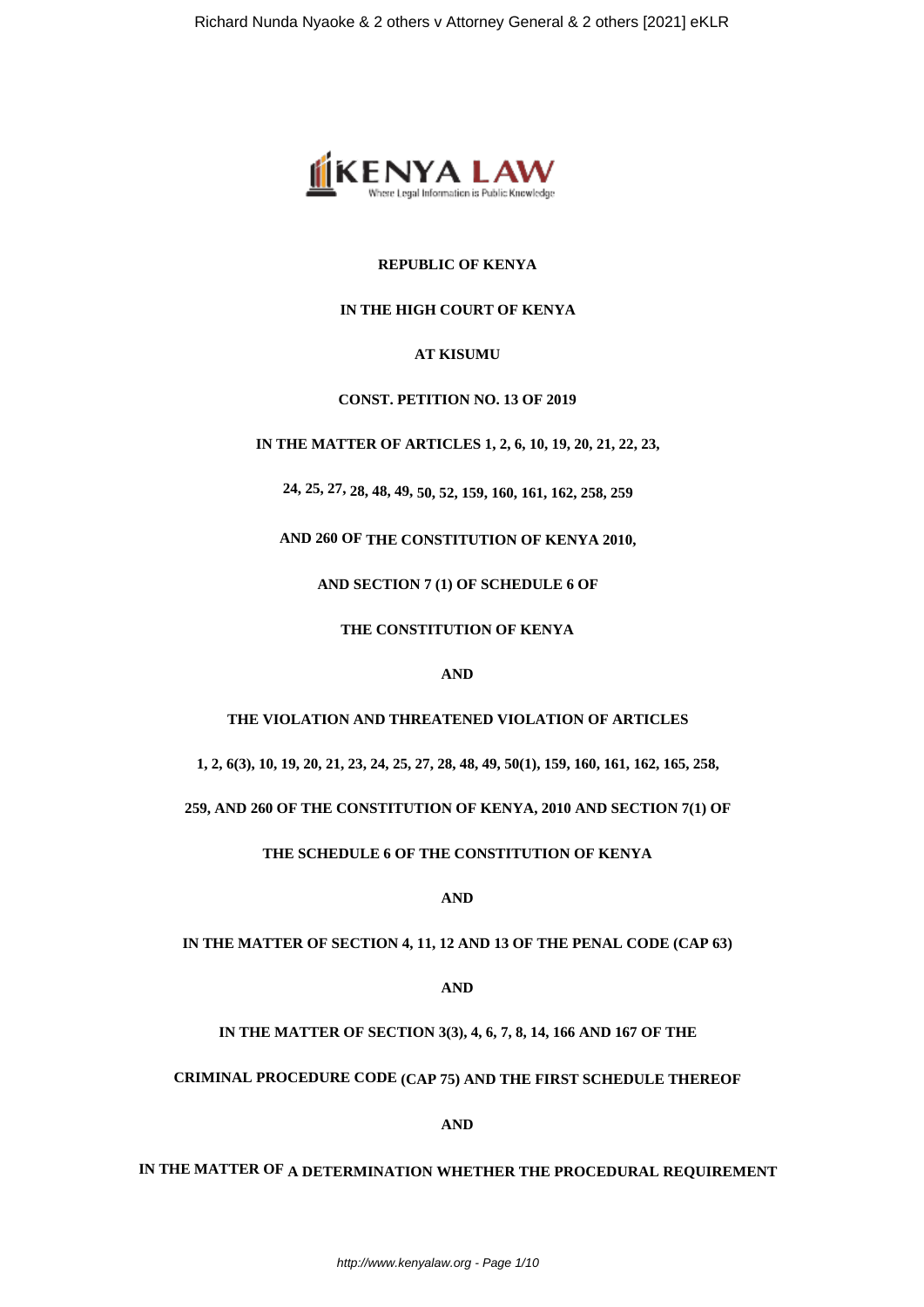### **THAT A PERSON FACING A CHARGE OF MURDER CONTRARY TO SECTION 203 AS**

## **READ WITH SECTION 204 OF THE PENAL CODE SHOULD UNDERGO OR BE**

## **SUBJECTED TO A MENTAL ASSESSMENT BY A PSYCHIATRIST AS A BASIS IN**

## **LAW AND WHETHER THE REQUIREMENT IS CONSTITUTIONAL**

## **BETWEEN**

| <b>AND</b> |  |
|------------|--|
|            |  |
|            |  |
|            |  |

## **JUDGMENT**

The Petitioners were charged with the offence of **Murder** Contrary to **Section 203** as read with **Section 204** of the **Penal Code**.

**1.** They have pointed out that the Courts have developed a requirement that any person who is accused of the offence of Murder must undergo a mental assessment before he can be called upon to plead to the charge.

**2.** It is common ground that if an accused person is convicted for the offence of Murder, the maximum prescribed penalty is Death.

**3.** It is also common ground that there are other offences for which an accused person may be sentenced to death: those other offences include Treason and Robbery with Violence.

**4.** However, whilst the prescribed sentence for those other offences was Death, the persons accused of committing them are not required to undergo mental assessment prior to taking a plea.

**5.** Therefore, the Petitioners submitted that the impugned requirement is discriminatory against persons accused of committing Murder.

**6.** The Petitioners have asked the Court to declare the requirement to be unconstitutional, as it offends the right to equality before the law.

**7.** The Petitioner submitted that the Honourable Attorney General had refused to advise the Director of Public Prosecution on the illegality, unlawfulness and unconstitutionality of the procedure requiring persons accused of Murder, to undergo compulsory mental assessment prior to taking plea.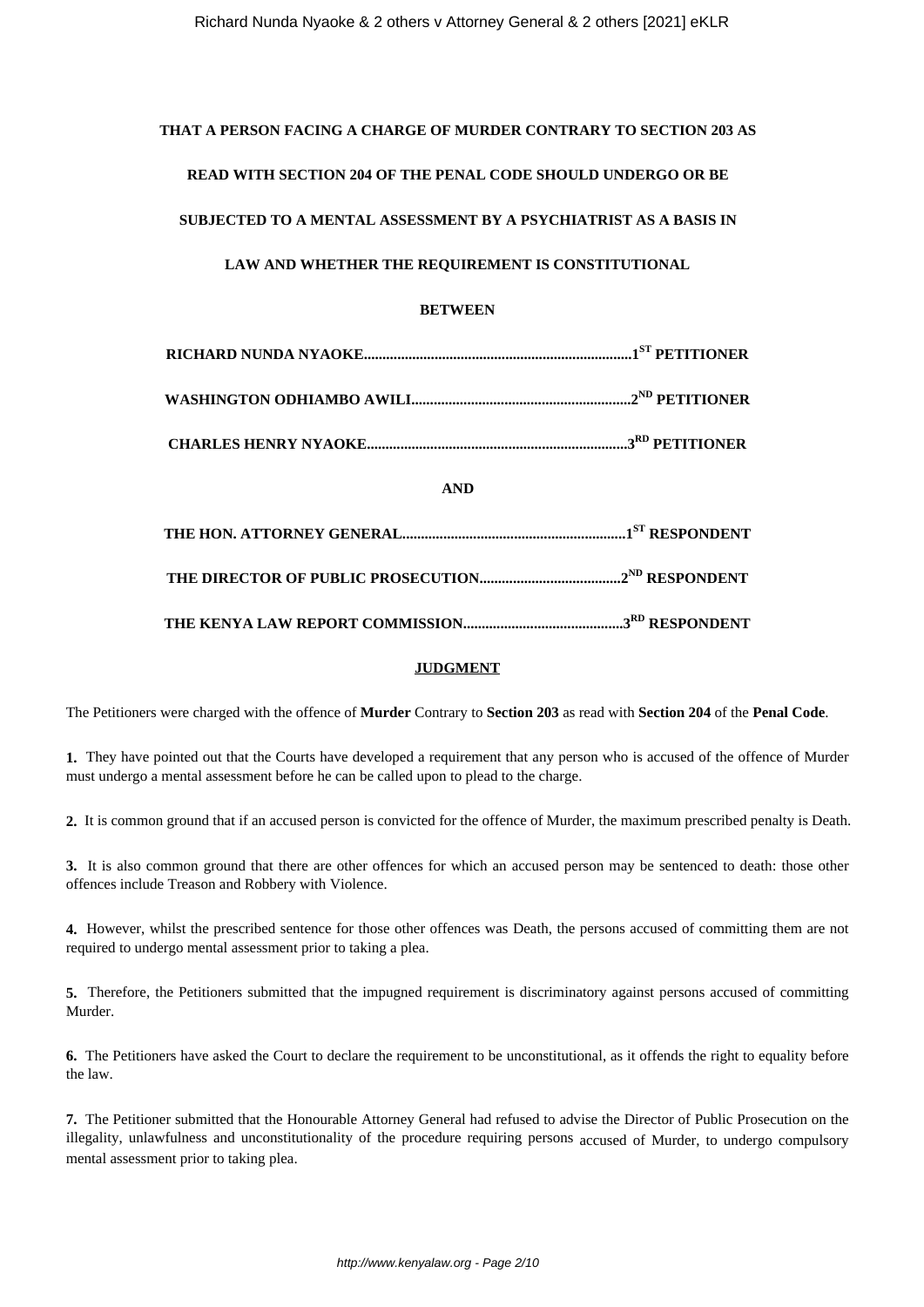**8.** On his part, the **Director of Public Prosecution** is faulted for knowingly, conscientiously and actively participating in the unconstitutional procedure.

**9.** And the **Kenya Law Reform Commission** was faulted for refusing, ignoring or neglecting to originate reforms on the relevant laws so as to bring them in tandem with the provisions of the Constitution.

**10.** The Petitioners submitted that;

*"The requirement that a person accused of murder should and must be subjected to or must undergo a mental assessment before being called upon to plead to the charge is unconstitutional given that;*

*(a) It is discriminatory against persons accused of murder.*

*(b) Dilutes the Court's impartiality.*

*The Court descends to the arena by determining the mental condition of an accused person.*

*(c) It does not presume the accused person innocent until the contrary is proved before a court of law or any other independent tribunal or body.*

*(d) It takes away the defence of insanity from the accused person even before he pleads to the charges.*

*(e) It leads to delay the taking of the plea and hence a delay in the prosecution of the case.*

*It takes away the accused's right to refuse to give self-incriminating evidence as he is forced to be a specimen for examination against his will. The court takes away the accused person's right to the defence of insanity. The court shades off its impartiality by assisting the prosecution to eliminate the possibility of the accused person putting forward the defence of insanity.*

*(f) It takes away the accused person's right to be brought before a court of law within a reasonable time on account of having not been subjected to a mental assessment.*

*(g) More often than not, the requirement that a person accused of or charged with the offence of murder is taken for mental/psychiatric assessment, results in such a person being held in custody for a longer time than necessary and for a fault that is not of his/her making and in breach of Article 49 (1) (h) of the Constitution of Kenya 2010."*

**11.** The Respondents opposed the Petition.

**12.** In determining the Petition, the Court has to answer the question about whether or not the Petitioners have made out a case to entitle them to the following reliefs:-

*"(a) A declaration be made that the Respondents jointly and severally have failed in executing their constitutional mandate, discharging their duties and or responsibilities in advising the Government and its institutions of the right to equality before and under the law.*

*(b) A declaration be made that the Respondents have not jointly and severally carried out their statutory and regulatory duties and or responsibilities in ensuring that the law, statutes, regulations and or rules relating to trial, accord all accused persons equal and similar rights in line with the Constitution and International instruments applicable in Kenya pursuant to Article 2 (6) of the Constitution.*

*(c) A declaration be made that the Respondents, jointly and severally failed to advice the Government and or its institutions on*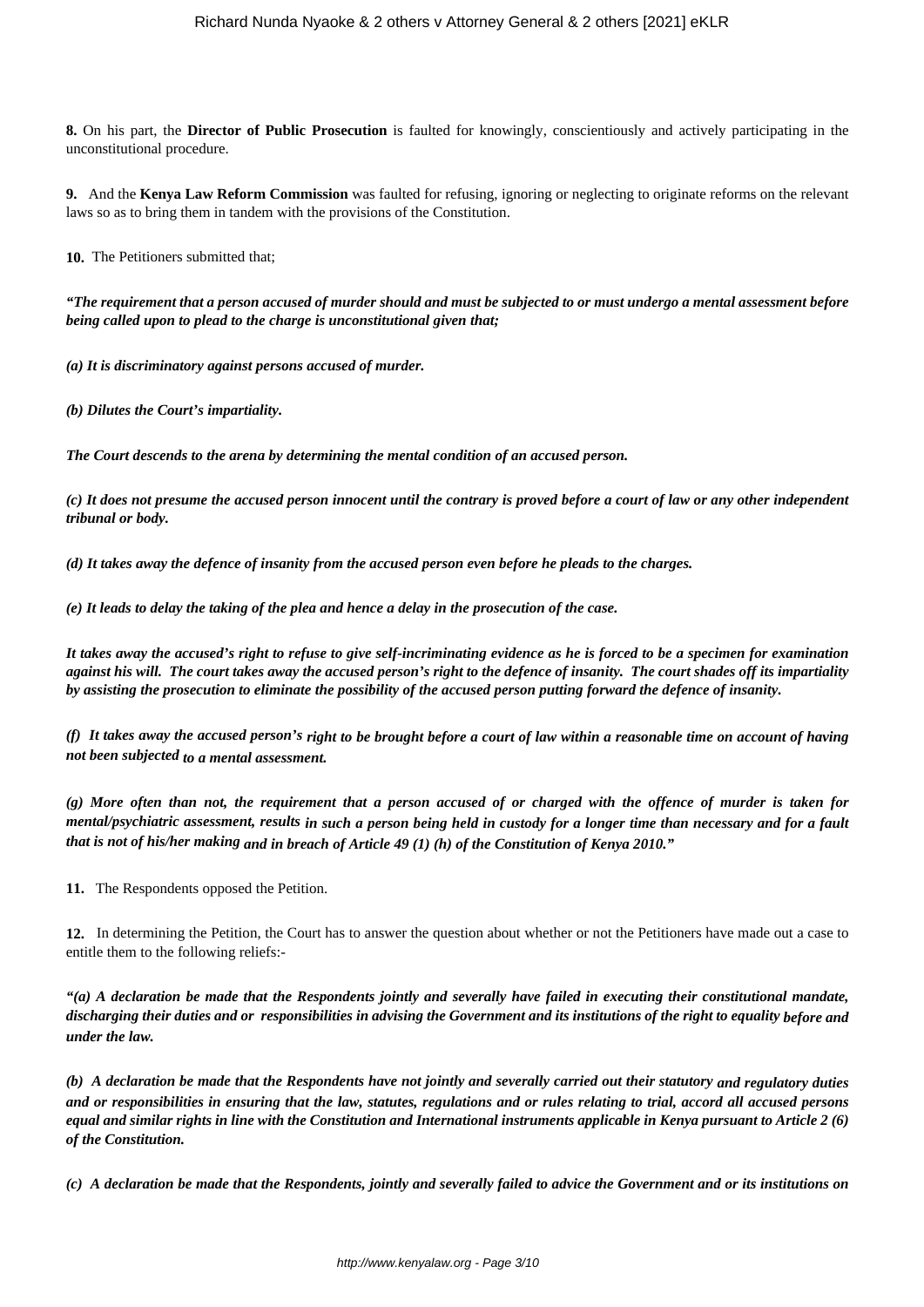*policy to ensure that the statutes are in line and accord with the Constitution and International instruments on equality under the law.*

*(d) An order directing the Respondents jointly and severally to, within a specified period, undertake their respective duties and responsibilities and advice the Government and its institutions to take such steps as are necessary for the alignment of all provisions of statutes, subsidiary legislation, regulations and rules to the Constitution and in particular as relates to compliance with Article 27 of the Constitution.*

*(e) A declaration that the procedural requirement that persons accused of murder contrary to Section 203 as read with Section 204 of the Penal Code (Cap 63) is discriminatory, unconstitutional and a breach of the rights of such accused persons, and that such requirement should cease, stop and should end forthwith.*

*(f) An order that persons accused of murder contrary to Section 203 as read with Section 204 of the Penal Code (Cap 63) should be called upon to plead to the charges immediately they are arraigned in court.*

*(g) Costs of this petition."*

**13.** Having carefully perused the submissions made by the Petitioners, I find that although the first 4 reliefs above were worded very broadly, the Petitioners' real issue was with

regard to the requirement that a person who is charged with the offence of Murder cannot take a plea before he or she had undergone a mental assessment, and had been found fit to take plea.

**14.** In other words, the Petitioners are not making generalized assertions concerning the failure of the Respondents to execute their constitutional mandates.

**15.** However, if the Petitioners were to urge the said broad and generalized claims, I would have told them that when a Constitutional Petition lacks precision it would most probably be incapable of enforcement.

**16.** In this instance, the Petitioners did not demonstrate the particular mandate, duty or responsibility which the Respondents had failed to discharge jointly and severally. I so hold because the Petitioners had not provided any particulars of instances when the Respondents had failed to provide advice either to the Government or to any of the institutions.

**17.** As regards the right to equality before and under the law, the Respondents hold a view which was inconsistent to that of the Petitioners. In the circumstances, it would not have been possible for the Respondents to give advice on the lines propounded by the Petitioners herein, when the Respondents hold the view that it was not discriminatory to require persons charged with the offence of Murder, to undergo mental assessment prior to taking of a plea.

**18.** I also find that the Petitioners did not demonstrate that there were some specified laws, statutes, regulations or rules relating to trial, that failed to accord all accused persons equal or similar rights in line with the Constitution.

**19.** Thirdly, the Petitioners have not shown that the Respondents failed to advise the Government or its institutions on a policy which would ensure that the statutes were in line and accord with the Constitution and with International instruments on equality under the law.

**20.** Fourth, I find that the Petitioners failed to specify the steps which were allegedly necessary to be undertaken by the Respondents, for the purposes of the alignment of all provisions of statutes, subsidiary legislation, regulations and rules to the Constitution, and in particular as they relate to compliance with **Article 27** of the **Constitution**.

**21.** Each provision of a statute, subsidiary legislation, regulation or rule, which is out of sync with the Constitution must be dealt with separately. The Petitioner would need to satisfy the Court that each such provision needed to be aligned with the Constitution, in a specified manner.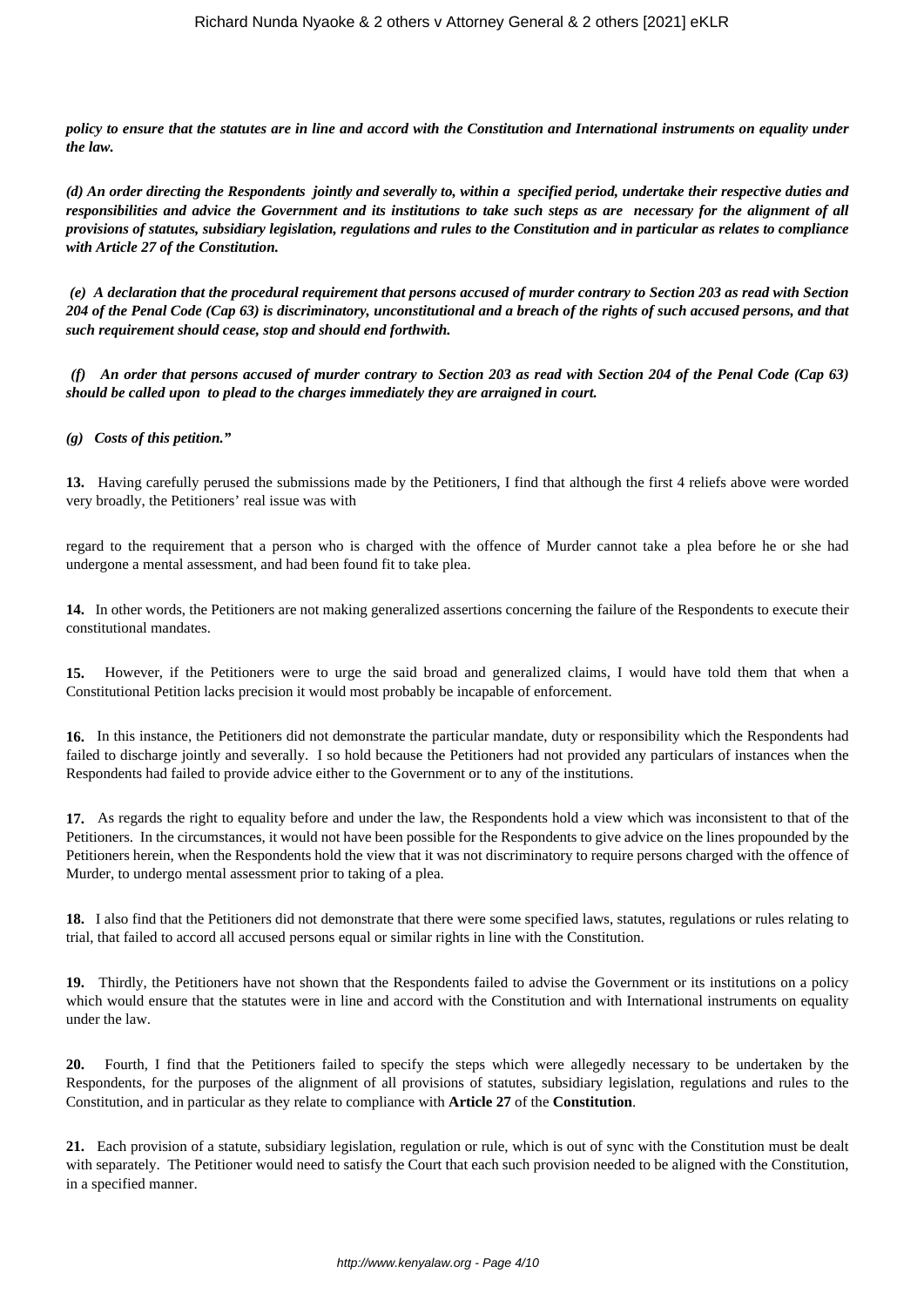**22.** Ordinarily, if the Court was satisfied that any particular provision was unconstitutional, the Court would make a declaration to that effect.

**23.** Thereafter, the relevant organs of Government would undertake such actions as may be necessary to remedy the situation.

**24.** It must be borne in mind that the primary task of making law or of amending the law is vested in the Legislature.

**25.** Pursuant to **Article 93** of the **Constitution**, the Parliament of Kenya shall consist of the National Assembly and the Senate.

**26.** And pursuant to **Article 94 (1)** of the **Constitution**;

*"The legislative authority of the Republic is derived from the people and, at the national level, is vested in and exercised by Parliament."*

**27.** It is not the function of the Court to direct parliament about which law it ought to pass or the period within which such law ought to be passed.

**28.** Parliament is not an appendage to the Court. It drives its legislative authority from the people.

**29.** When exercising its authority, parliament has the responsibility to protect the Constitution and to promote the democratic governance of the Republic. Therefore, whilst the Court cannot direct parliament on the laws it ought to enact, or the period within which such enactment ought to be undertaken; the Court has the mandate to determine whether or not any law was inconsistent with the Constitution.

**30.** In my understanding, if the Court held that a law was unconstitutional, based upon the violation of procedures utilized when enacting it, the Court may allow a specified duration within which the procedural anomaly may be rectified.

**31.** The Petitioners have asked the Court to direct the Respondents to undertake their respective duties and responsibilities, and to advise the Government and its institutions, within a specified period.

**32.** The advice which the Respondents are supposed to give is that the Government and its institutions should take such steps as necessary for alignment of all provisions of statutes, subsidiary legislation, regulations and rules; to the Constitution.

**33.** There is a constitutional imperative that all laws should be aligned to the Constitution. Therefore, it does not make sense to me that the Court should be called upon to give an order to the Respondents or to any other person, so that the Respondents or such other person should give advice to the Government and its institutions.

**34.** I will now revert to the issue about the requirement for mental assessment before a person who is charged with the offence of Murder can take plea.

#### Presumption of Sanity

**35.** Pursuant to the provisions of **Section 11** of the **Penal Code**, every person is presumed to be of sound mind and to have been of sound mind at any time which comes in question, until the contrary is proved.

**36.** In effect, sanity is a rebuttable presumption.

**37.** In the circumstances, the Petitioner submitted that every person is and shall be taken to have desired the consequences of his or her actions.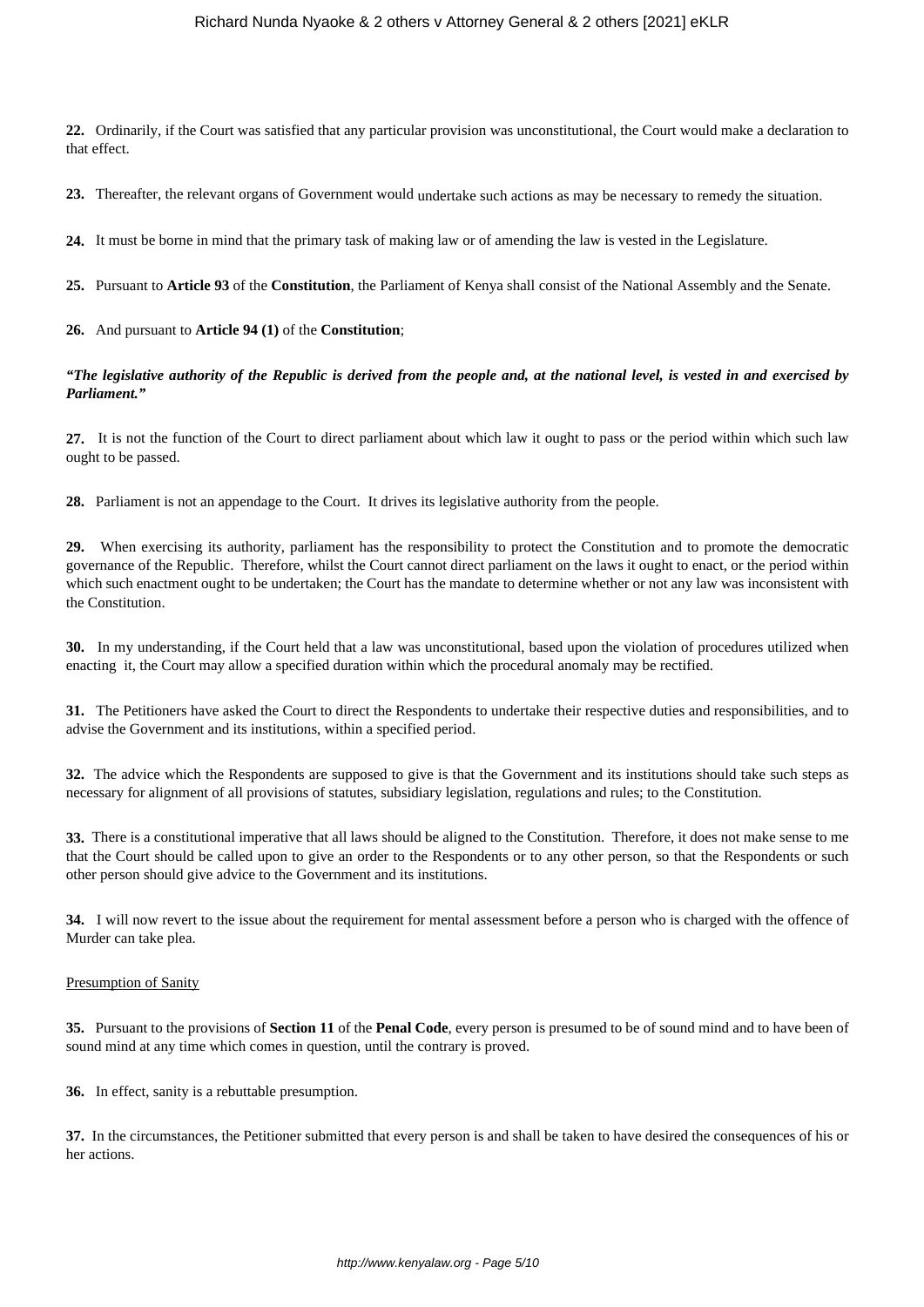**38.** But it is important to note that immediately after the legal provision which stipulates that every person is to be presumed to be of sound mind, **Section 12** of the **Penal Code** provides as follows;

*"A person is not criminally responsible for an act or omission if at the time of doing the act or making the omission he is through any disease affecting his mind incapable of understanding what he is doing or of knowing that he ought not to do the act or make the omission, but a person may be criminally responsible for an act or omission, although his mind is affected by disease, if such disease does not in fact produce upon his mind one or other of the effects above mentioned in reference to that act or omission."*

**39.** Whilst there is a legal presumption of sanity, **Section 12** of the **Penal Code** spells out the statutory defence of insanity.

**40.** The said defence exonerates an accused person from criminal responsibility if at the time he committed the offence he was suffering from any disease affecting his mind, if such disease rendered him incapable of understanding what he was doing or of knowing that he ought not to do the act or make the omission.

**41.** In my considered opinion, the ascertainment of the mental capacity of an accused person who is facing a Murder charge, does not take away the defence of insanity. I so hold because whereas the person may be fit to take a plea, at the time he was brought before the Court, it may still be possible for the said person to show that at the time he did the act or made the omission which gave rise to the charges against him, he was *"insane"*.

**42.** In the case of **REPUBLIC Vs CMW, HIGH COURT CRIMINAL CASE NO. 43 OF 2015** Lesiit J. (as she then was) noted that the accused suffered from Post-Partum Psychosis, on the day she caused the deaths of 2 children. The said illness was described by the psychiatric doctor as;

*"…….. a disease of the mind which arises due to hormal imbalance, mainly estrogen.*

## *The doctor testified that when it occurs, the patient may not know what is happening to them, they lack insight, ability to know they are sick and should seek help."*

**43.** In that case the accused suffered severe depression, which caused her a loss of contact with reality. It was in those circumstances that the accused had become inexplicably violent, leading to the death of 2 children.

**44.** As the learned Judge noted;

## *"The accused appeared to have recovered from her illness and was calm, collected and followed proceedings throughout the trial."*

**45.** Ultimately, the Court held that although the accused had committed actions which caused the deaths of the 2 children, she was guilty but insane.

**46.** That case clearly illustrates that even though an accused may be fit to plead, the said mental assessment does not deprive the accused of the defence of insanity.

## Discrimination

**47.** Pursuant to **Article 27** of the **Constitution**;

*"(1) Every person is equal before the law and has the right to equal protection and equal benefit of the law.*

*(2) Equality includes the full and equal enjoyment of all rights and fundamental rights."*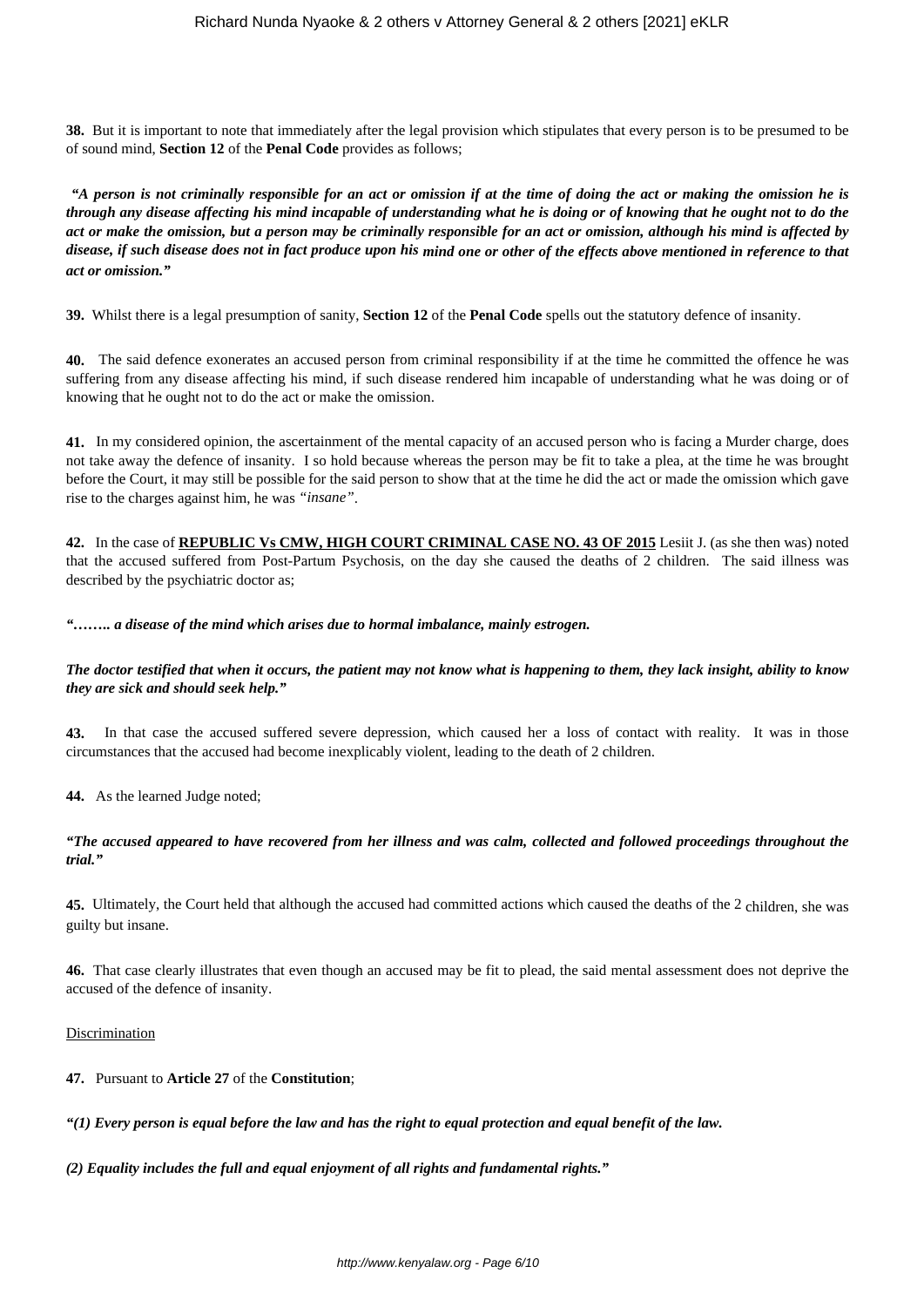**48.** In the circumstances, it is well settled that all persons are equal before the law and they are entitled, without discrimination, to the equal protection of the law.

**49.** The Petitioners have pointed out that whilst persons charged with the offence of Murder are required to go for mental assessment prior to taking plea, persons who are charged with other capital offences do not go for mental assessment.

**50.** Based upon the death penalty, which is the prescribed sentence for the capital offences, the Petitioners submitted that it was discriminatory to demand mental assessment only for those charged with the offence of Murder.

**51.** In order to appreciate the Petitioners' case, we must first understand the meaning of the word *"Discrimination"*.

## **52. Black's Law Dictionary, 8th Edition** defines

*"discrimination"* as follows;

*"The effect of a law or established practice that confers privileges on a certain class because of race, age, sex, nationality, religion or handicap or differential treatment especially a failure to treat all persons equally when no reasonable distinction can be found between those favoured and those not favoured."*

**53.** Nyamu J. (as he then was) had occasion to define the word discrimination in **NYARANGI & 3 OTHERS Vs** 

## **ATTORNEY GENRAL [2008] KLR 688**. The learned Judge expressed himself thus;

*"The law does not prohibit discrimination but rather unfair discrimination. The said handbook defines unfair discrimination as treating people differently in a way which impairs their fundamental dignity as human beings, who are inherently equal in dignity."*

**54.** He went on to further state that;

*"The principle of equality and non- discrimination does not mean that all distinctions between people are illegal. Distinctions are legitimate and hence lawful provided they satisfy the following:-*

*(i) Pursue a legitimate aim such as affirmative action to deal with factual inequalities; and*

*(ii) Are reasonable in the light of their legitimate aim."*

**55.** In this case, the basis for the differential treatment is the nature of the offence.

**56.** Whilst the sentence prescribed for capital offences is the same; namely the death penalty; the nature of the offences are not the same.

**57.** If the persons charged with offences whose ingredients were the same, were accorded differential treatment, that would constitute an unjustifiable differentiation; hence it would amount to unfair discrimination.

**58.** In my considered opinion, the similarity in the sentence prescribed for 5 different kinds of capital offences, does not render the persons charged with such offences to be of one defined class of accused persons.

**59.** However, that does not deviate from the acknowledgement that all persons are entitled to fairness and equality before the law. Nonetheless it is well settled that equality cannot be confused with uniformity. That is why, for example, under **Article 27 (6)** of the Constitution, the State is clothed with authority to take legislative and other measures, including affirmative action programmes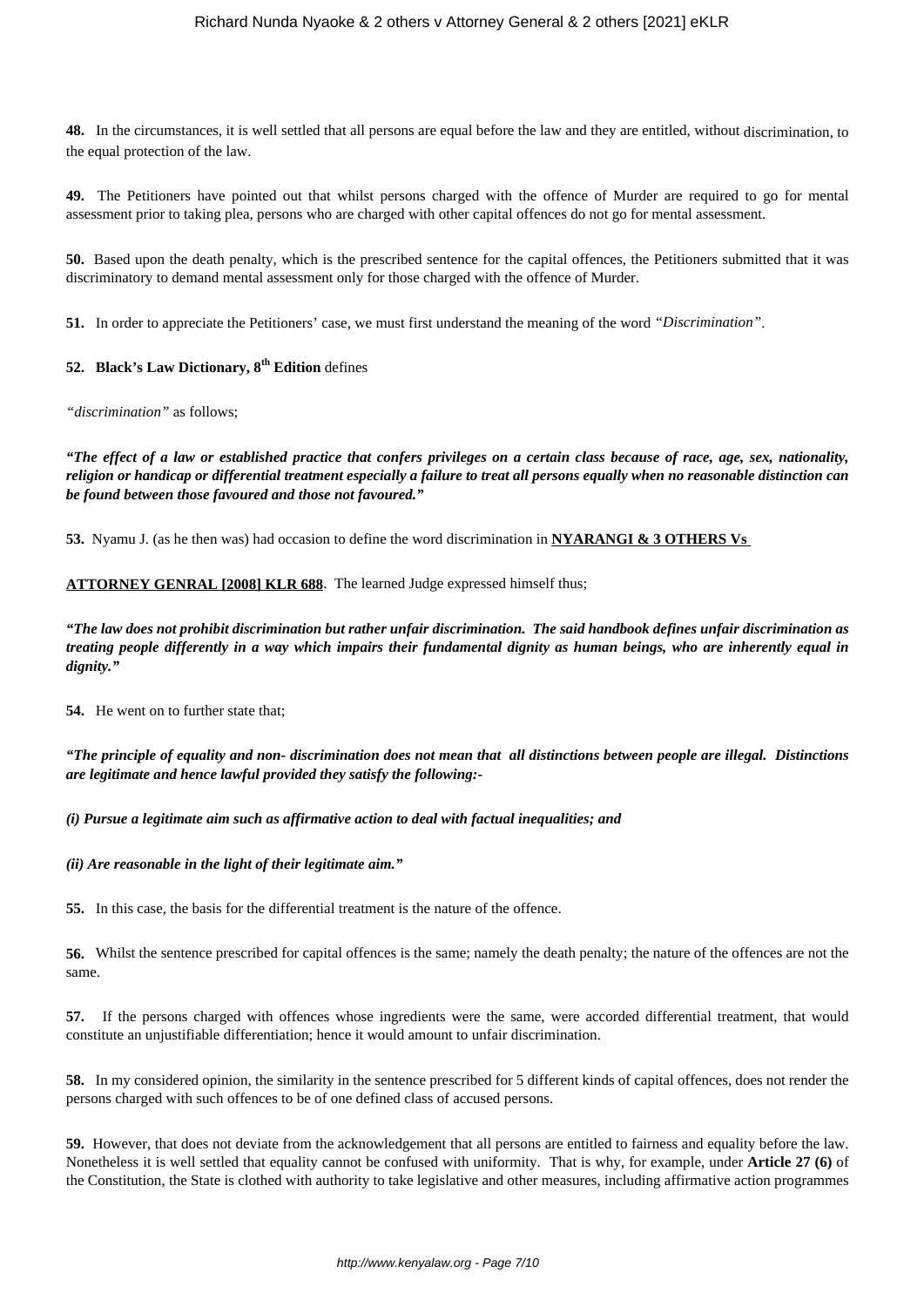and policies which are designed to redress any disadvantage suffered by individuals or groups because of past discrimination.

**60.** The very essence of affirmative action programmes is inequality, as such programmes give more to the hitherto disadvantaged individuals or groups.

**61.** Affirmative action acknowledges that uniformity would be an enemy of equality; and it is therefore embraced as a means of uplifting those who had been disadvantaged, so that their dignity can be at par with other persons.

**62.** If affirmative action was not applied in circumstances where it was necessary, that may be deemed discriminatory.

## **63.** In **JACQUELINE OKEYO MANANI & 5 OTHERS Vs**

## **ATTORNEY GENERAL & ANOTHER, PETITION NO. 36 OF 2018**, Mwita J. held as follows;

*"29. The Constitution advocates for non-discrimination a fundamental right which guarantees that people in equal circumstances be treated or dealt with equally both in law and practice, without unreasonable distinction or differentiation.*

*It must however be borne in mind that it is not every distinction or differentiation in treatment that amounts to discrimination.*

*Discrimination ….. will be deemed to arise where equal classes of people are subjected to different treatment, with objective or reasonable justification or proportionality between the aim sought and the means employed to achieve that aim."*

**64.** In my considered opinion, the reason why an accused person who is charged with the offence of Murder ought to undergo mental assessment prior to taking a plea is that from the outset, the prosecution provides the Court with information concerning the mental status of the accused. If the accused is unfit to take plea, the Court would make an informed decision about how the proceedings would be conducted.

**65.** It is all very well to presume that every accused person was sane, but the reality might be different.

**66.** The Court is ordinarily presided over by a Judge or Magistrate; whose professional qualification is on matters of law. Therefore, the Court would most probably have no professional qualification to ascertain the mental status of the accused. The proceedings would go ahead, on the presumption that the person on trial was sane.

**67.** In the event that it later transpired that the accused did not even understand the charge, due to a disease of the mind, it is conceivable that his right to a fair hearing would have been violated. I so hold because pursuant to **Article 50 (2) (b)** of the **Constitution**,

*"Every accused person has the right to a fair trial, which includes the right –*

*(a) to be presumed innocent until the contrary is proved;*

*(b) to be informed of the charge, with sufficient detail to answer to it. ……………………"*

**68.** If an accused person was suffering from a disease of the mind, he might be unable to understand the charge or to follow the proceedings.

**69.** And whereas all accused persons have the same right, why was it only those charged with the offence of Murder who are subjected to mental assessment, prior to taking plea"

**70.** As the Respondents have pointed out, it is the offence of Murder that has as one of its ingredients, proof of malice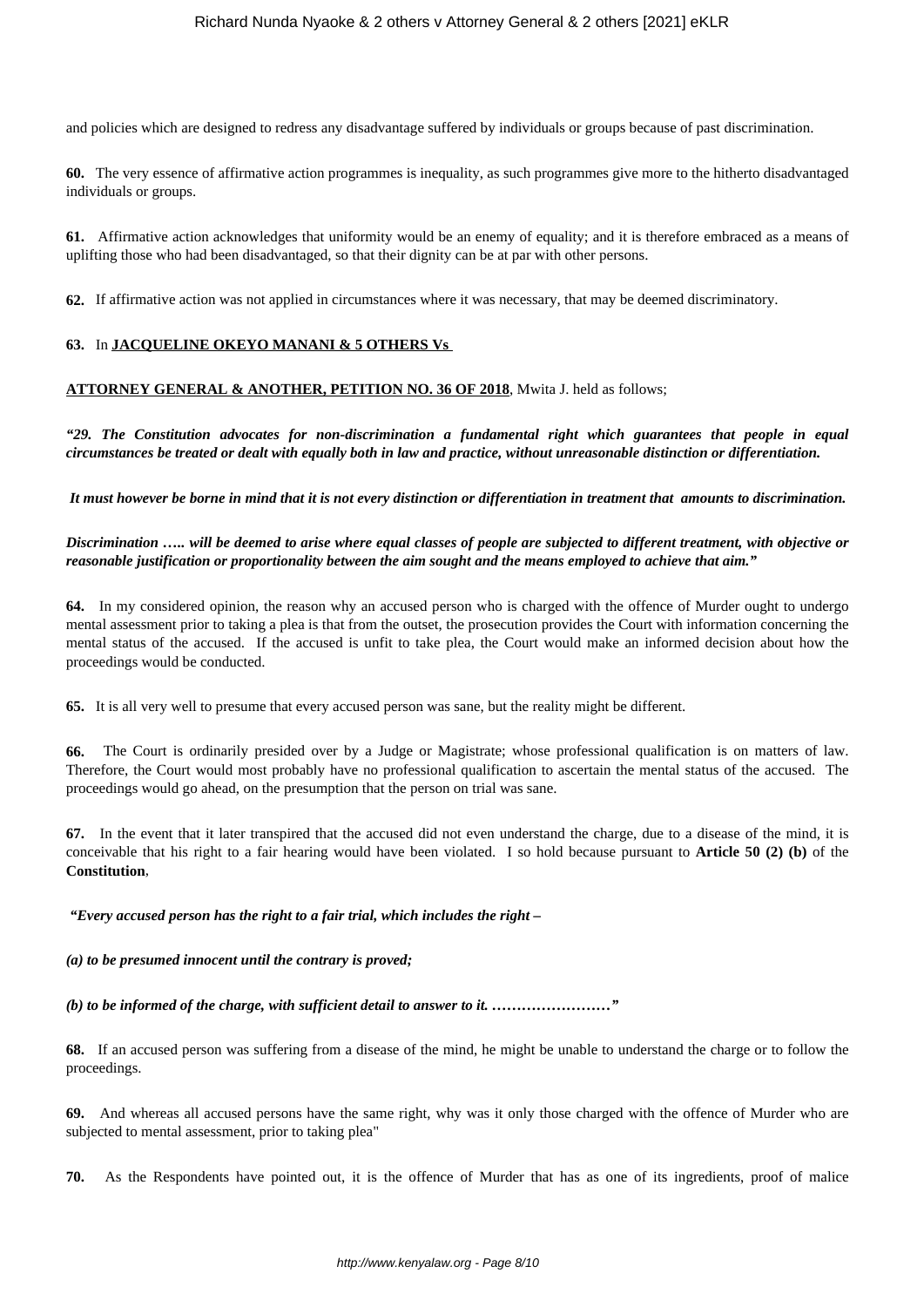aforethought.

**71.** None of the other capital offences has the requirement that the prosecution must prove malice aforethought.

**72.** Therefore, the offence of Murder is unique, in that respect. In the circumstances, when it is only in respect of persons accused of Murder, that there is a requirement of mental assessment prior to the taking of a plea; I find that the said requirement is not discriminatory. It is simply a requirement in respect of a person facing a charge for an offence which has a unique ingredient; Malice aforethought.

**73.** In the result, I declare that the said requirement is not unconstitutional.

**74.** However, in real terms the process does lead to delays in many instances, especially because there is a very small number of medical professionals available in Kenya, who carry out the exercise of mental assessment.

**75.** The said delays are most regrettable, and must be addressed by the relevant Government organs.

**76.** But the delays, of themselves, cannot render the requirement unconstitutional.

**77.** One more thing requires my attention: Self-incrimination.

**78.** The Petitioners submitted that they were being forced to give self-incriminating evidence, when they are compelled to undergo mental assessment.

**79.** Pursuant to **Article 50 (2) (L)** of the Constitution, every accused person has the right to refuse to give self- incriminating evidence.

**80.** Therefore, an accused person cannot be compelled to give self-incriminating evidence.

**81.** In my understanding, the mental assessment is conducted prior to the taking of plea. The results are made available to the Court, the prosecution and the defence, before the commencement of the trial.

**82.** In a strict sense, therefore, the results of the mental assessment are not adduced in evidence, to advance the case for the prosecution. It is information which enables the Court to become aware about whether or not the accused was fit to take plea.

**83.** However, should an accused person hold the view that the report on his mental assessment would be tantamount to selfincriminating evidence, I find that he would be entitled to inform the Court about that position.

**84.** I take the position that when the accused expressly declines to undergo mental assessment, the Court would have to make a decision about whether or not to proceed with the trial on the basis of the legal presumption of sanity.

**85.** It must always be borne in mind that an accused person may not even be aware that he had a disease of the mind, which made him unable to know that what he was doing or that what he was doing was wrong.

**86.** Although it would be a very difficult decision, the Court would have to make it, when an accused person adamantly rejected the requirement of mental assessment prior to the taking of a plea, in a case in which the accused was facing a charge of Murder.

**87.** I venture to suggest that the person who refused to

undergo mental assessment should give his reasons, and the same should be recorded by the Court. I suggest that one of the questions that the accused should answer is whether or not he considers himself to be sane and fit to stand trial.